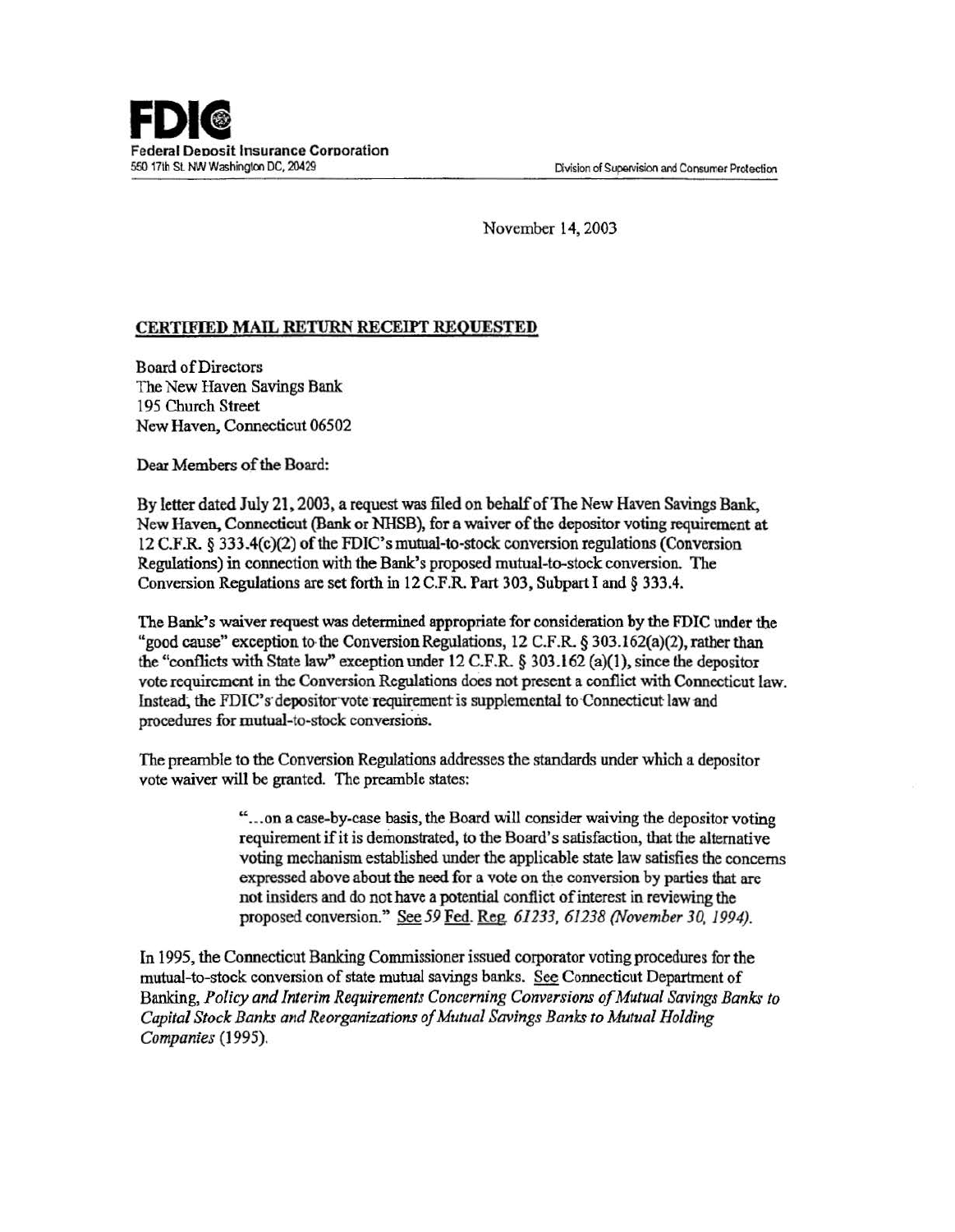A committee that consisted of three outside Bank directors nominated a group of non-director corporators for consideration by NHSB's board of directors. On February 25, 2003, NHSB's board of directors selected 20 non-director corporators for the institution. NHSB's non-director corporators consist of various corporate and community leaders from NHSB's market area which includes New Haven and Middlesex Counties.

The FDIC has determined that a majority of the Bank's corporators are not insiders and have no apparent potential conflict of interest. NHSB's board of directors used proper screening procedures to ensure that non-director corporators would not have a potential conflict of interest. The Bank provided these corporators with outside counsel who provided legal advice regarding the Bank's proposed plan of conversion and related merger applications. A majority of these independent corporators voted to approve the Bank's plan of conversion.

In addition to reviewing the depositor vote waiver request under 12 C.F.R. § 303.162(a), the FDIC also has reviewed the Bank's waiver request under the following criteria as set forth in 12 C.P.R. § 303.162(b *):* 

> the requested waiver, if granted, would not result in any effects that would be detrimental to the safety and soundness of the institution, entail a breach of fiduciary duty on part of the institution's management or otherwise be detrimental or inequitable to the institution, its depositors, any other insured depository  $institution(s)$ , the federal deposit insurance funds, or to the public interest.

Based on the information available to the FDIC, including information presented by the Bank in· connection with the waiver request, the FDIC approves the waiver of its depositor vote requirement. In reaching this decision, the FDIC has determined that this vote by-the majority of the independent corporators constituted a sufficiently independent review of the Bank's plan of conversion for purposes of satisfying the above criteria and related supervisory concerns.

Please note that the FDIC is continuing to review the Bank's proposed plan of conversion, merger applications, and supporting documents. Our future decision whether to issue a letter of non-objection to the Bank's plan of conversion will constitute a separate agency action under the Conversion Regulations (see 12 C.F.R § 303.162(d)). Similarly, we will be reviewing the Bank's merger applications under the Bank Merger Act, section 18(c) of the Federal Deposit Insurance Act, and implementing FDIC regulations in Part 303, Subpart D. In addition, the